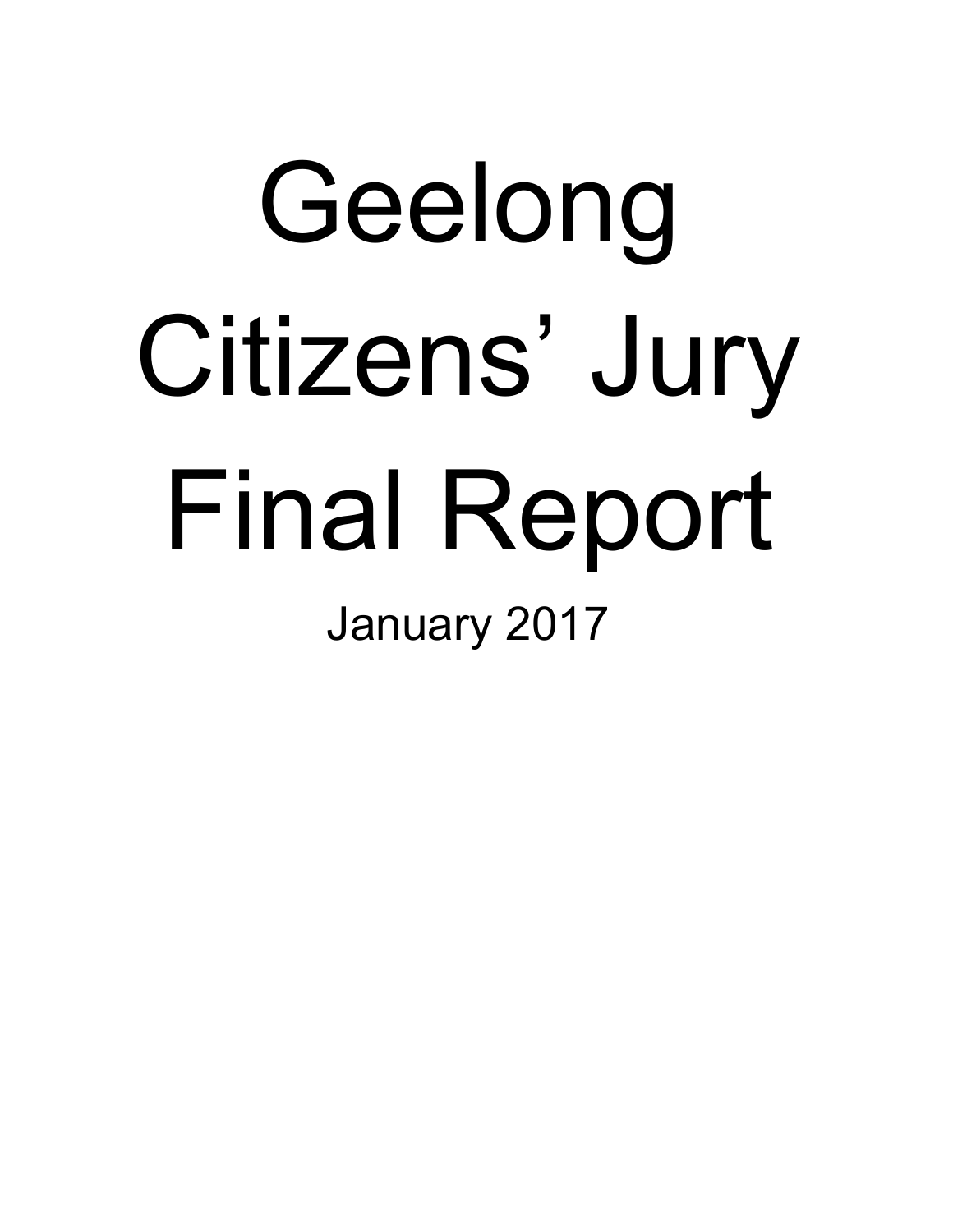# Principles

| <b>PRINCIPLE</b>                                                                                                    | <b>DESCRIPTION</b>                                                                                                                                                                                                                                                                                                              |
|---------------------------------------------------------------------------------------------------------------------|---------------------------------------------------------------------------------------------------------------------------------------------------------------------------------------------------------------------------------------------------------------------------------------------------------------------------------|
| Councillors will demonstrate<br>understanding of and<br>competency in their role.                                   | Clear role descriptions for councillors.<br>Induction training and ongoing training of Councillors in all<br>areas.<br>Performance reviews.                                                                                                                                                                                     |
| Council will be representative of<br>the community and responsive<br>to the diversity of needs in the<br>community. | Encourage a diverse range of community members to<br>nominate for Council.<br>Minimise barriers to participation in Council and associated<br>civic committees.                                                                                                                                                                 |
| Council will communicate<br>effectively and promote<br>community engagement.                                        | Council communication plan including communication with<br>media and online communication strategies.<br>Engagement with a diverse range of stakeholders.<br>Inclusive policies and practices when engaging with the<br>community.                                                                                              |
| Council will be transparent and<br>accountable.                                                                     | The Code of Conduct needs to be followed.<br>Council is to follow clear policy, procedures and protocols.<br>The decision making process needs to be visible.<br>Council is to regularly review performance and plans.<br>There needs to be a regulatory body to oversee the operation<br>of Council and ensure accountability. |
| Councillors will operate with<br>integrity and honesty and within<br>the legal framework.                           | Honest declaration of prior experience and interests at time of<br>standing for Council.<br>Consequences for failure to follow Code of Conduct.<br>Declaration of conflicts of interest when particular issues are<br>being considered.<br>Council will operate within the legal framework and the powers<br>of Council.        |
| Council will develop and follow<br>a long term strategic plan.                                                      | Strategic plan to include vision, goals, implementation and<br>evaluation plus linked to other Council plans.                                                                                                                                                                                                                   |
| Council will operate effectively<br>and efficiently                                                                 | Council decisions linked to achievements of goals and desired<br>outcomes. Transparent allocation of resources and sound<br>financial management. Efficient use of council resources.                                                                                                                                           |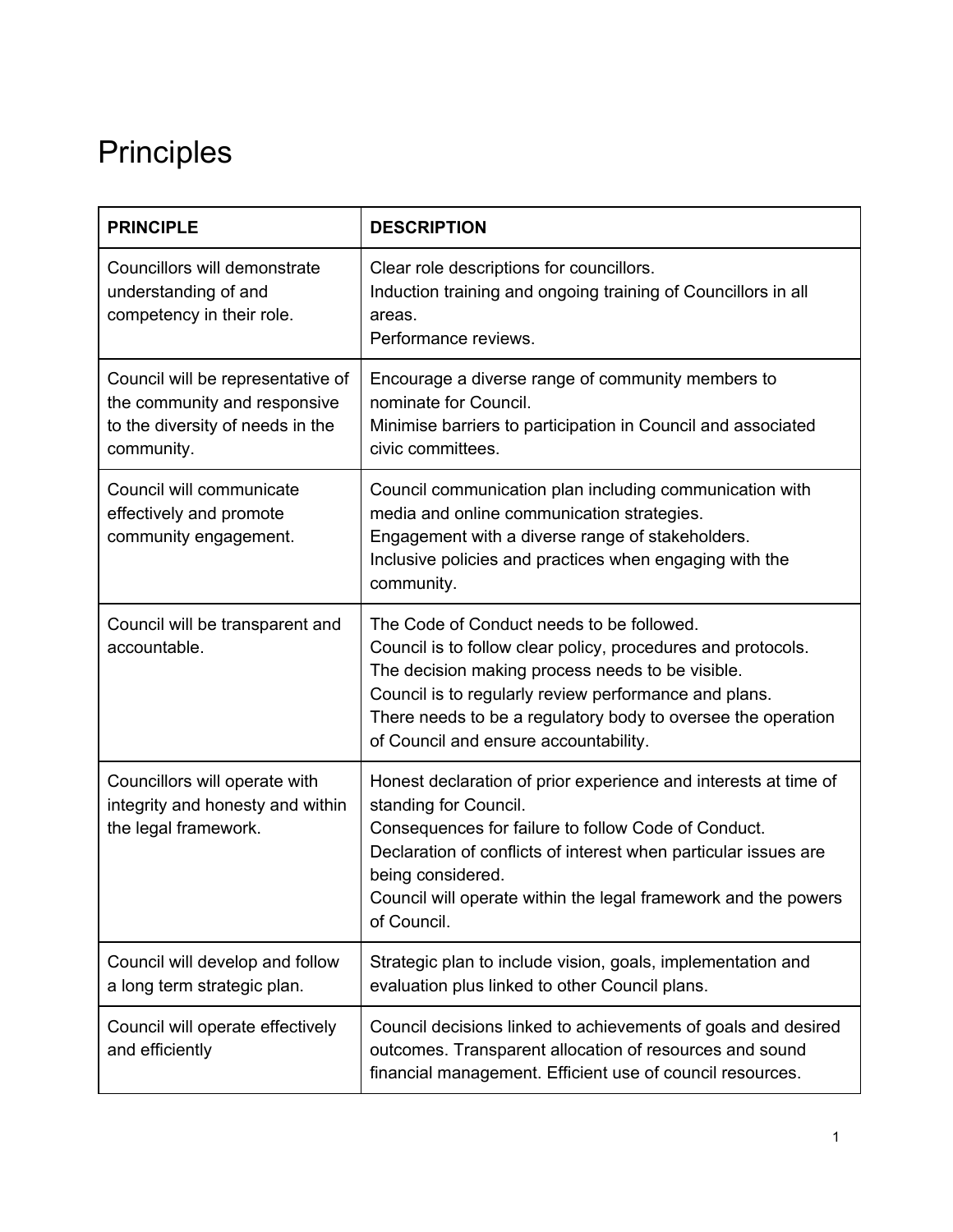# Practical Recommendations

# Introduction

The Geelong Citizen's Jury was tasked with the remit of 'Our Council was dismissed, how do we want to be democratically represented by a future Council?'

The Geelong Citizen's Jury was a representation of the demographic cross section of the City of Greater Geelong. Over an intensive period of face to face and online forum work the Jury has developed recommendations for the Minister and Cabinet to consider for the Geelong Council election in 2017 and beyond. These have been separated up into practical and aspirational recommendations.

Practical recommendations addressed those ideas concerning the election of the Mayor and Deputy Mayor and the Ward structure. These recommendations are limited by the existing State legislation.

The Aspirational recommendations, which are still in Draft, cover those ideas which are outside the existing legislation.

The Jury bonded as a team and addressed challenging matters to arrive at the recommendations included in this report. The Jury recognised our individual biases and strove to find common ground to respond to the remit and give the framework for Geelong to move forward.

We, the Jury, thank the Minister for the opportunity to give a voice to the citizens of Geelong and its surrounds. We are thankful of the undertaking given to table the unedited report in Parliament and have it presented to Cabinet.

The people of the City of Greater Geelong have spoken for the benefit of us all. We expect that our elected State representatives and our future Councillors shall listen to what has been said. We want those acting on our behalf to keep focussed on the democratic process and like us, put aside individual and partisan agendas, to give Victoria's second largest city the framework to succeed.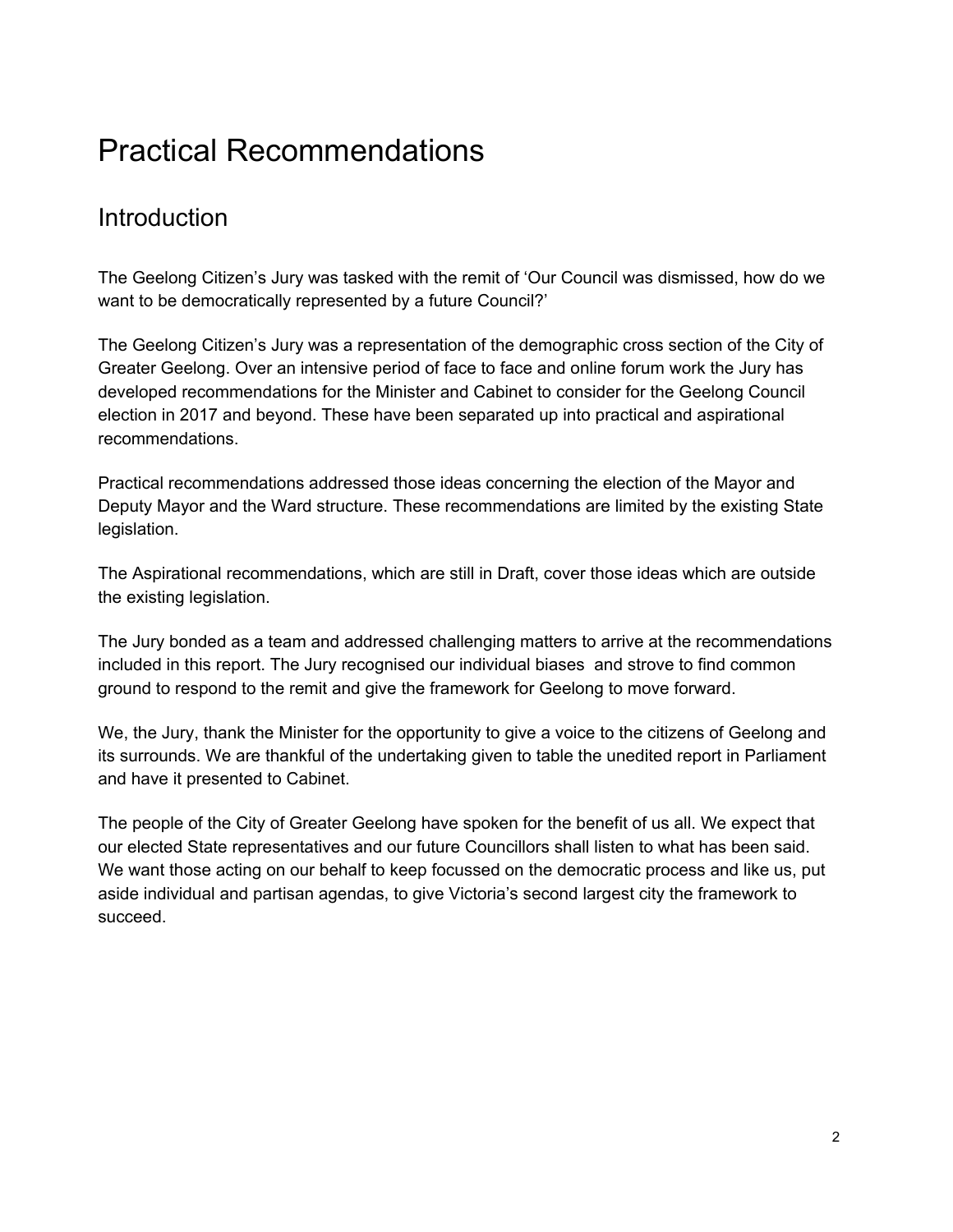# The Mayor

The jury recommends that the mayor is elected by the council from among the councillors. They should serve a 2 year term.

#### **Practical Conditions**

**Decision Making Process:** The decision on electing a mayor took us considerable time, and opinions swung frequently. The final decision was based on a rating scale of Love It, Like It, Live With It, Lament It, Loathe It. 79% voted 'Live With It' or above for the directly elected Mayor option, in comparison to 84% voting 'Live With It' or above for the Council-elected Mayor option. Prior to this we had close to a 50:50 vote with the 'yes / no' options. There was a significant group who were undecided unless further aspirational changes occurred for the directly-elected mayor option. Clarifying these options may have changed the results.

Therefore, by majority, the jury recommends that the mayor is elected by the council.

The key advantages of voting for a council-elected mayor were as follows:

- Better relationships with councillors with greater internal support
- More likely to be a cohesive unit with less conflict between mayor and councillors
- Greater understanding of council operations
- Less susceptible to populism

The key advantages of a directly-elected mayor were as follows:

- Greater engagement from community in the voting process
- Symbolic figurehead for the city
- A greater mandate from the whole community to drive the agenda for Geelong

Both options were voted for based on a number of conditions as follows:

- Roles, responsibilities and accountabilities for all parties need to be clarified
- Public education on roles and duties of mayor / councillors etc.
- Enforceable code of conduct and a defined process for its application
- Transparency is required in the election process if the council-elected mayor option is pursued.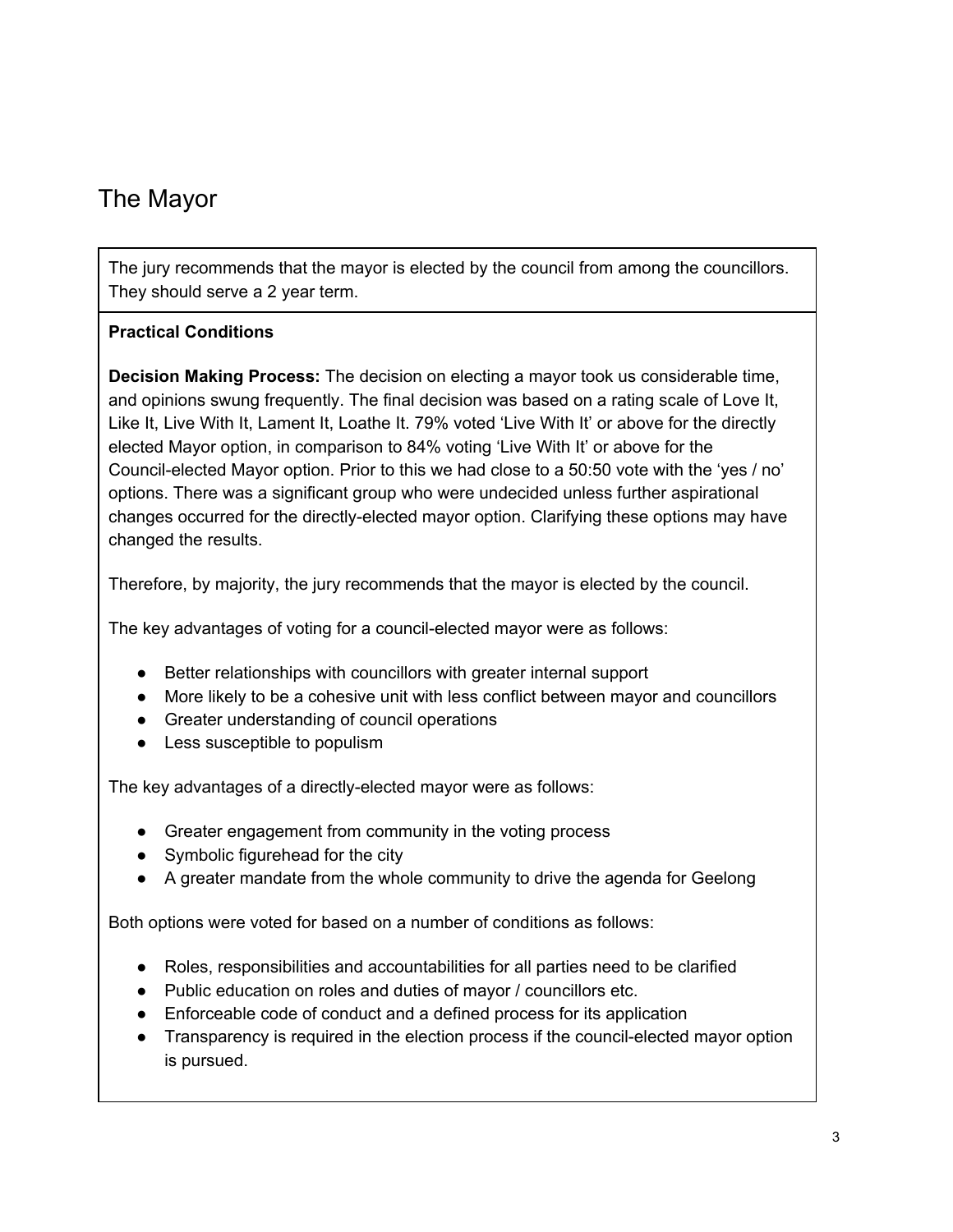It was decided by the Jury that the Mayor serves a two-year term, and is eligible for re-election as opposed to a four year term. This was agreed on the 'live with it scale' with percentages of 82% for two year term and 69% for a 4 year term. One year terms for the mayor were ruled out by the jury.

#### **Aspirational Conditions**

As stated, there was a significant group who were undecided unless further aspirational changes occurred for the directly-elected mayor option. Clarifying these options may have changed the results.

# Wards and Councillors

#### **The Result:**

The citizens jury agreed as a 'super majority' on a four ward structure, comprising of 11 councillors in total. We suggest these wards be divided into rough geographical areas, dependent on the electoral population of the areas. The proposed wards would encompass the Bellarine coastal region, the Northern region, suburban Geelong and central Geelong. The preferred distribution of councillors would be three in each ward except for central Geelong, which would have two. This distribution would be dependent on the number of electoral voters in each ward as per current electoral legislation. It is worthwhile noting that this proposal received more than 90% of jury support.

#### **Rationale:**

This structure would provide multiple local voices in each ward to represent the diversity of local needs and interests in each area. We decided on the odd number of councillors to avoid deadlocks when voting on issues. In addition, we agreed the greater region needed to be broken up into wards, but fewer wards with multiple members to encourage collaboration, increase broader representation and greater accessibility for voters to councillors.

#### **Principles:**

Council will be representative of the community and responsive to the diverse needs of the community.

Councill will communicate effectively and promote community engagement.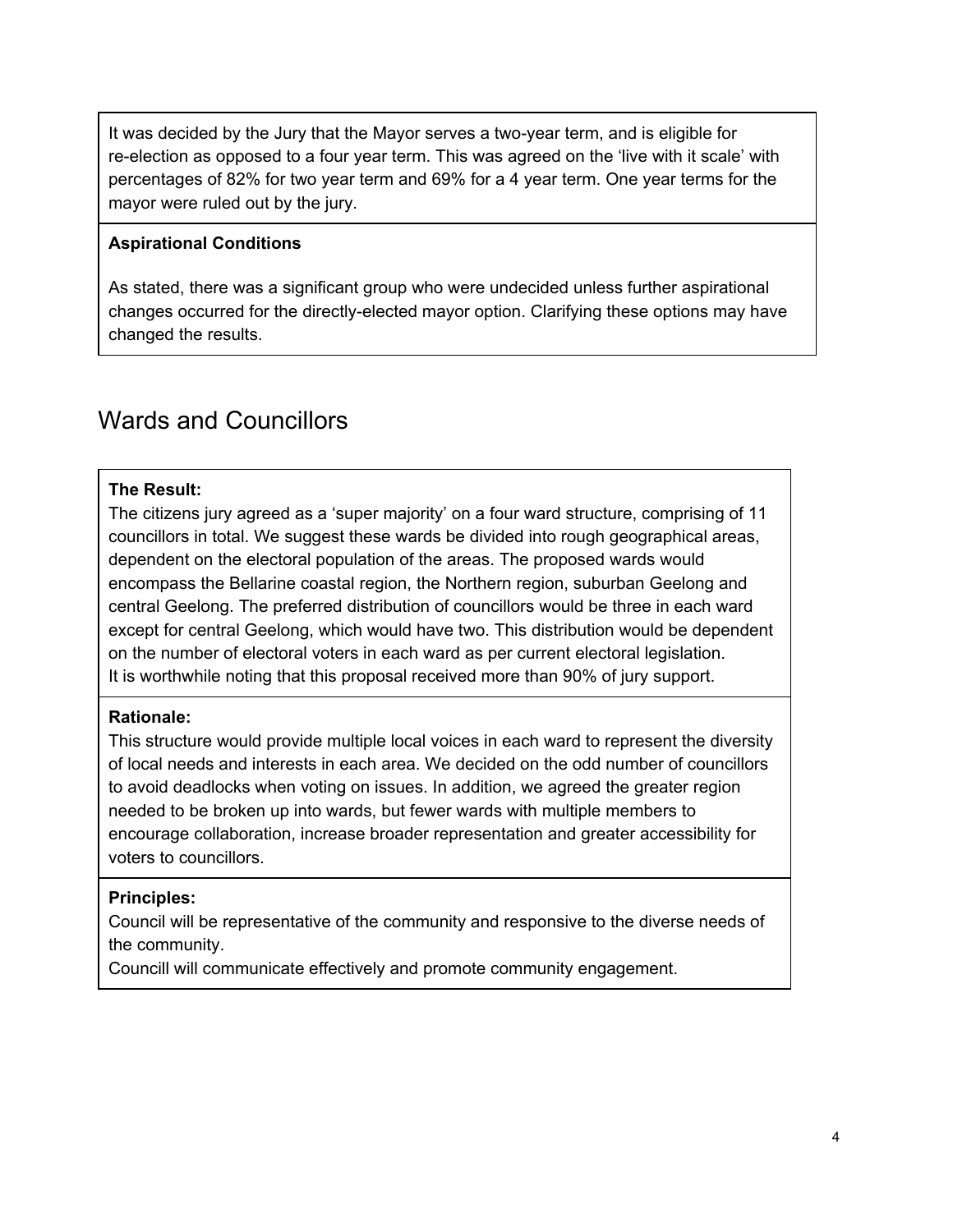# Aspirational Recommendations

The Geelong Citizens' Jury was tasked with the remit of 'Our Council was dismissed, how do we want to be democratically represented by a future Council?'

The Aspirational recommendations cover those ideas outside the existing legislation that the jury believes will improve local democracy. If these recommendations are adopted, the City of Greater Geelong will potentially have the best Council in Australia in terms of representation and trust.

The jury engaged with a range of speakers and considered submissions, reports and other documents. Robust discussion during the .jury process and via the online portal ensured a broad array of ideas were considered, debated and refined.

The jury comprised approximately 100 citizens, randomly selected from 15,000 invites of Greater Geelong addresses representative of the census data for gender, age and geography.

#### **Aspirational recommendation contents**

| Broadcasting Council Meetings through multiple media platforms, ie. web, radio, podcast, etc                                             | $\overline{7}$  |  |
|------------------------------------------------------------------------------------------------------------------------------------------|-----------------|--|
| <b>Facilitating Citizen Engagement</b>                                                                                                   | 8               |  |
| <b>Citizens of Geelong Online Portal</b>                                                                                                 | 9               |  |
| Compulsory knowledge acquisition and training for candidates and elected councillors                                                     | 10              |  |
| Education of community to promote democratic processes                                                                                   | 11              |  |
| Maximum size of Victorian municipalities                                                                                                 | 12 <sub>2</sub> |  |
| Candidate and councillor public information                                                                                              | 13              |  |
| Election process                                                                                                                         | 14              |  |
| To prohibit developer financial and in-kind contributions to candidates and council staff, consistent<br>with other states' legislation. | $15\,$          |  |
| Development of a Junior Council and appointment of a Junior Mayor                                                                        | 16              |  |
| Greater administrative and advisory collaboration and support to Mayor, Deputy and Councillors 17                                        |                 |  |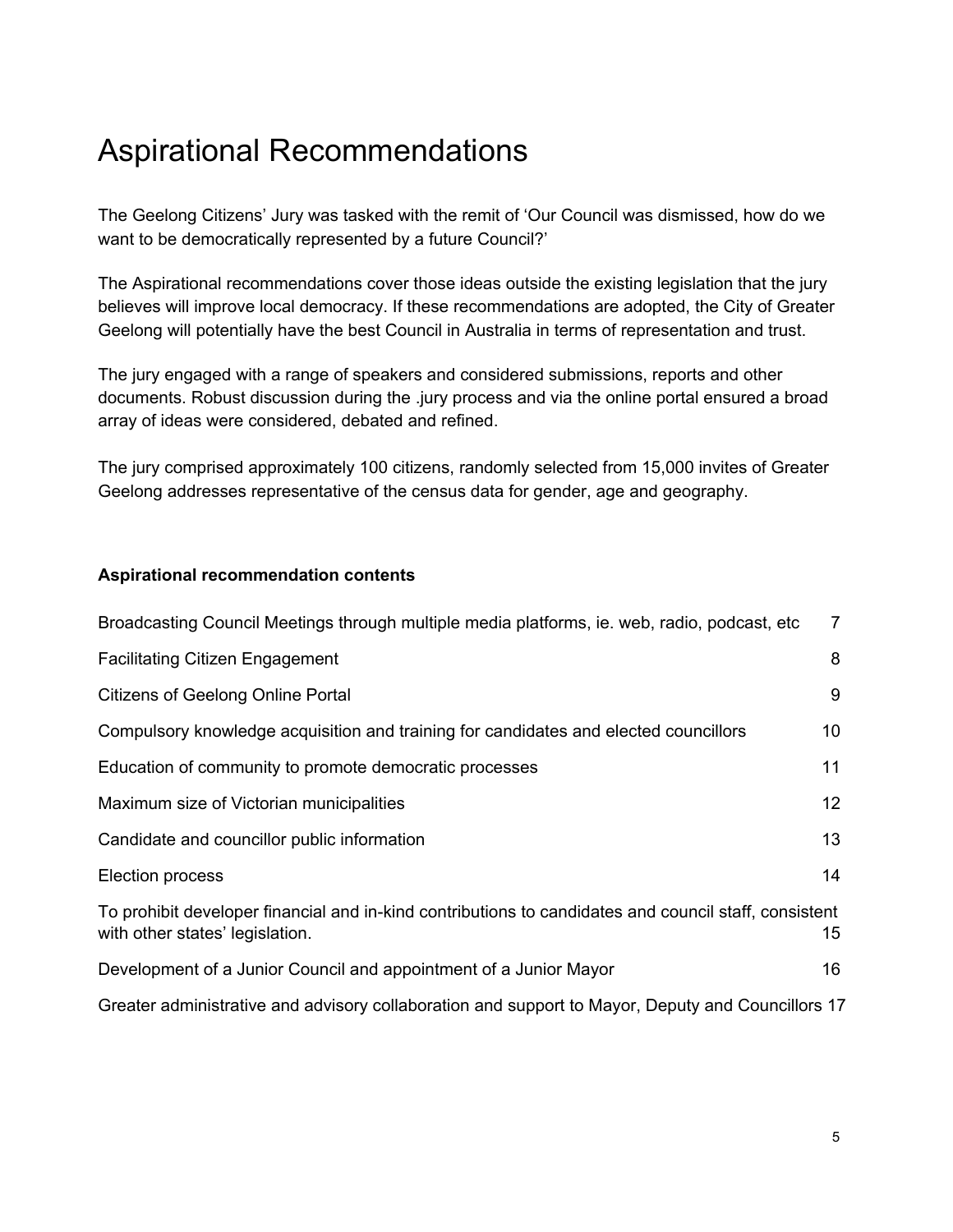# <span id="page-6-0"></span>**Broadcasting Council Meetings through multiple media platforms, ie. web, radio, podcast, etc**

#### **Rationale**

To provide a consistent flow of unedited data and information to the wider community in an open and transparent public forum. It also provides a platform for the community to refer back to, fostering a sense of involvement. This does not prevent physical attendance of meetings and minutes are available on the web.

Portability of information and will include feedback forums.

Holds councillors accountable to the code of conduct

This does not include closed/confidential meetings or items of a sensitive nature; voting will not be broadcast, only the results.

**Principles this links to**

Transparency and Accountability.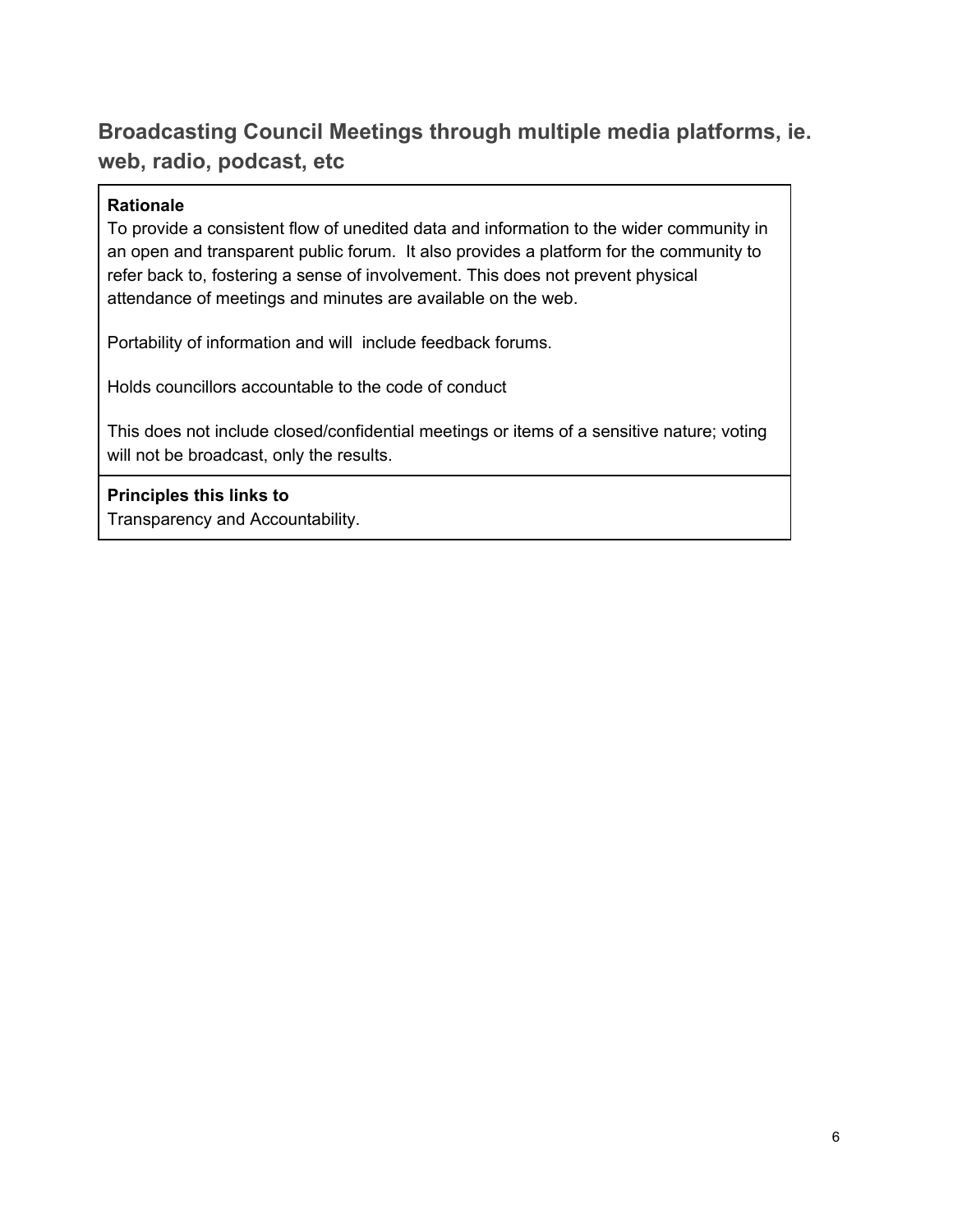# <span id="page-7-0"></span>**Facilitating Citizen Engagement**

#### **Rationale**

Provide regular opportunities for community engagement through the use of citizens' juries and committees under Section 86 (where appropriate) to advise council, and review decisions and performance in areas of major spending and planning. They will also review the formation and adherence to the annual council budget.

Citizens directly participating in council processes.

Greater engagement assists well-informed decision making by council and improves community confidence that Council is providing services in the best interests of all sections of the community.

Using citizens' juries and committees will improve council transparency and accountability. It will also increase community knowledge about the role of council and their decisions. The role of specific juries should be clearly defined.

The community consultation process will also include opportunities for submissions to council juries and committees.

This engagement allows the community to liaise with councillors in delegated decision making on specific issues and may increase the pool of candidates for future council roles.

#### **Principles this links to**

Accountability, transparency and good governance.

A just and inclusive democracy, that are less likely to have a conflict of interests.

Inclusiveness of minority groups in decision making in government.

Accountability of council to the community.

Transparency of local government processes and decisions.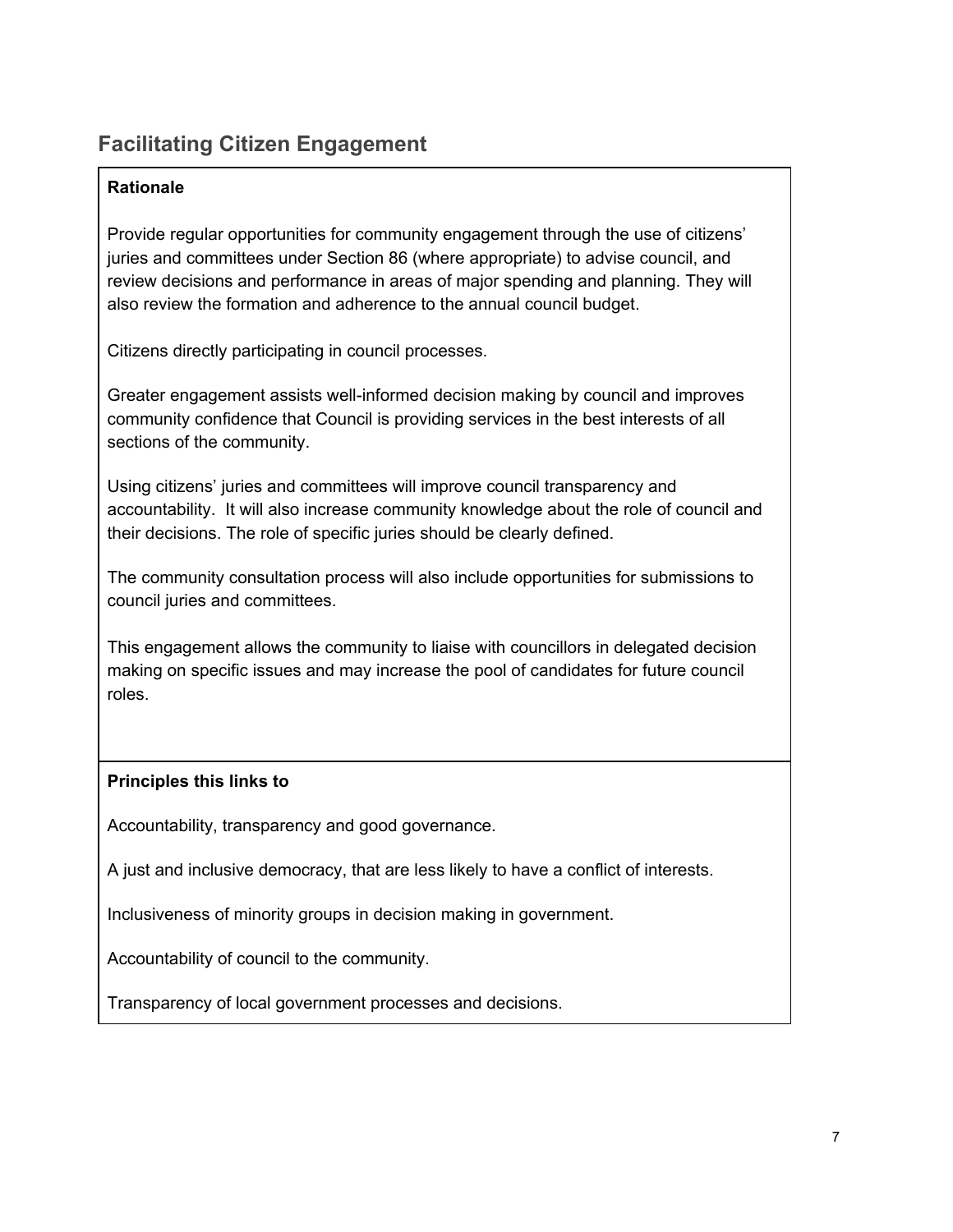# <span id="page-8-0"></span>**Citizens of Geelong Online Portal**

Provide an online mechanism for citizen input and feedback to to improve councillor awareness of community values, issues and ideas.

#### **Rationale**

For the purposes engendering community engagement and the sharing and discussion of new ideas, we would like to emulate the White House "We The People" program.

The "We The People" program is an online portal that allows members of the community to lodge ideas they wish to put to the administration. Any idea that receives at least a specific number of votes requires a formal response from the administration.

In a Geelong Council context, such a portal would allow members of the community to engage with council on ideas that would not normally come to the attention of the council.

Depending on the response to the idea, different actions might be triggered within council.

For example, one thousand positive votes for the idea might require the council to formulate a formal response to the idea. Five thousand positive responses might require the council to take the idea to an appropriate community reference group.

A significantly large enough community response to an idea could trigger an idea to be fully considered before council.

Essentially, this would be a mechanism that promotes community consultation between council and community, and maintains the concept of the "citizens jury", because everyone has the opportunity to be involved.

#### **Principles this links to**

Citizen Jury, Engagement, Transparency, Consultation, Participation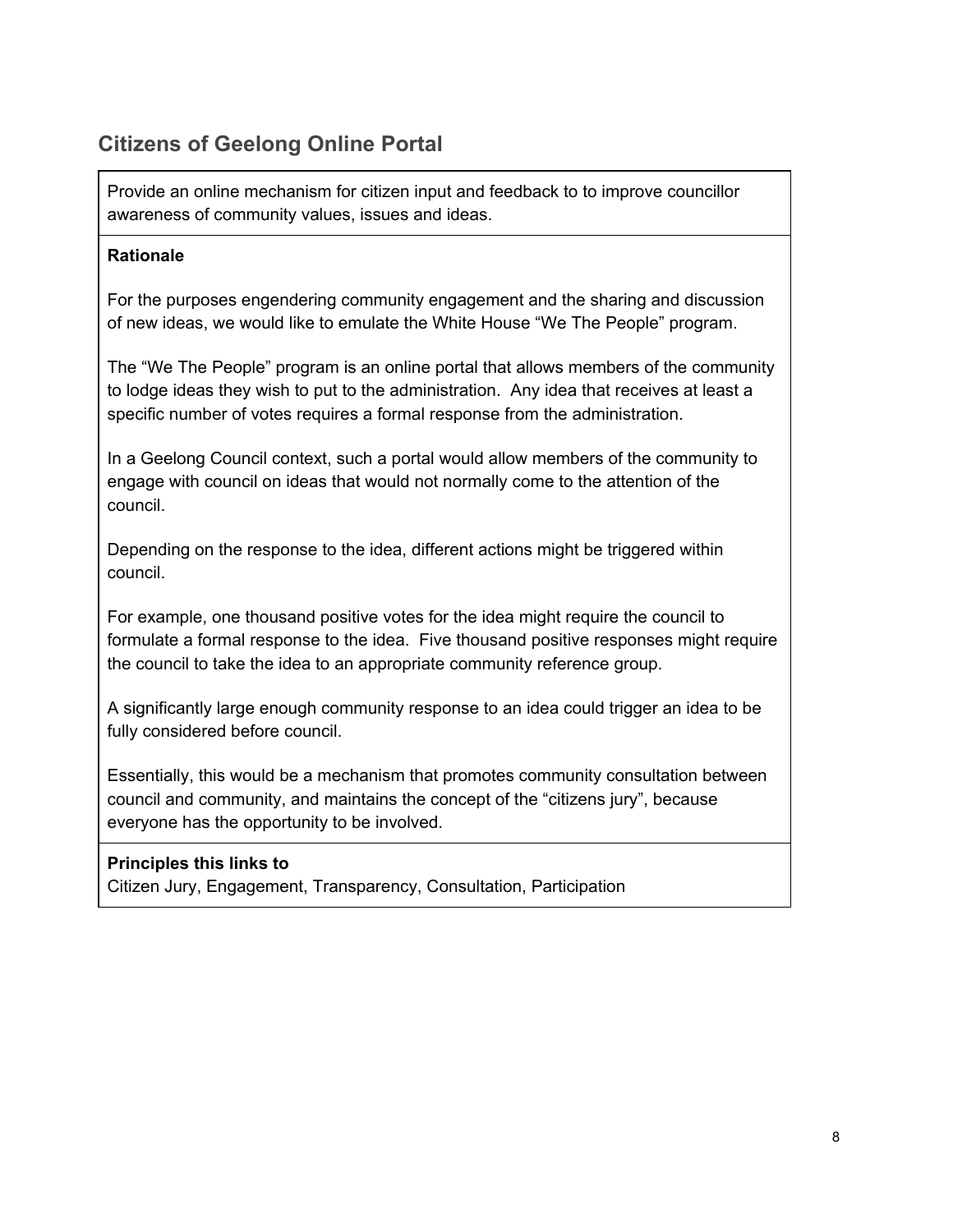# <span id="page-9-0"></span>**Compulsory knowledge acquisition and training for candidates and elected councillors**

#### **Rationale**

Free acquisition of knowledge and information for candidates around the role of becoming a councillor, including councillor role orientation, council policies and processes to gain basic understanding of the responsibilities of the position.

Once a councillor is elected this should include mandated on-going/annual training or refresher as relevant for example; civic responsibilities,

team/collaboration skills, financial management, strategic planning, governance, community stakeholder engagement, people management, etc.

All training to be accessible via flexible means (including part-time), such as online or hard copy form, etc.

#### **Principles this links to**

Council will demonstrate understanding of and competency in their role. Council will be transparent and accountable.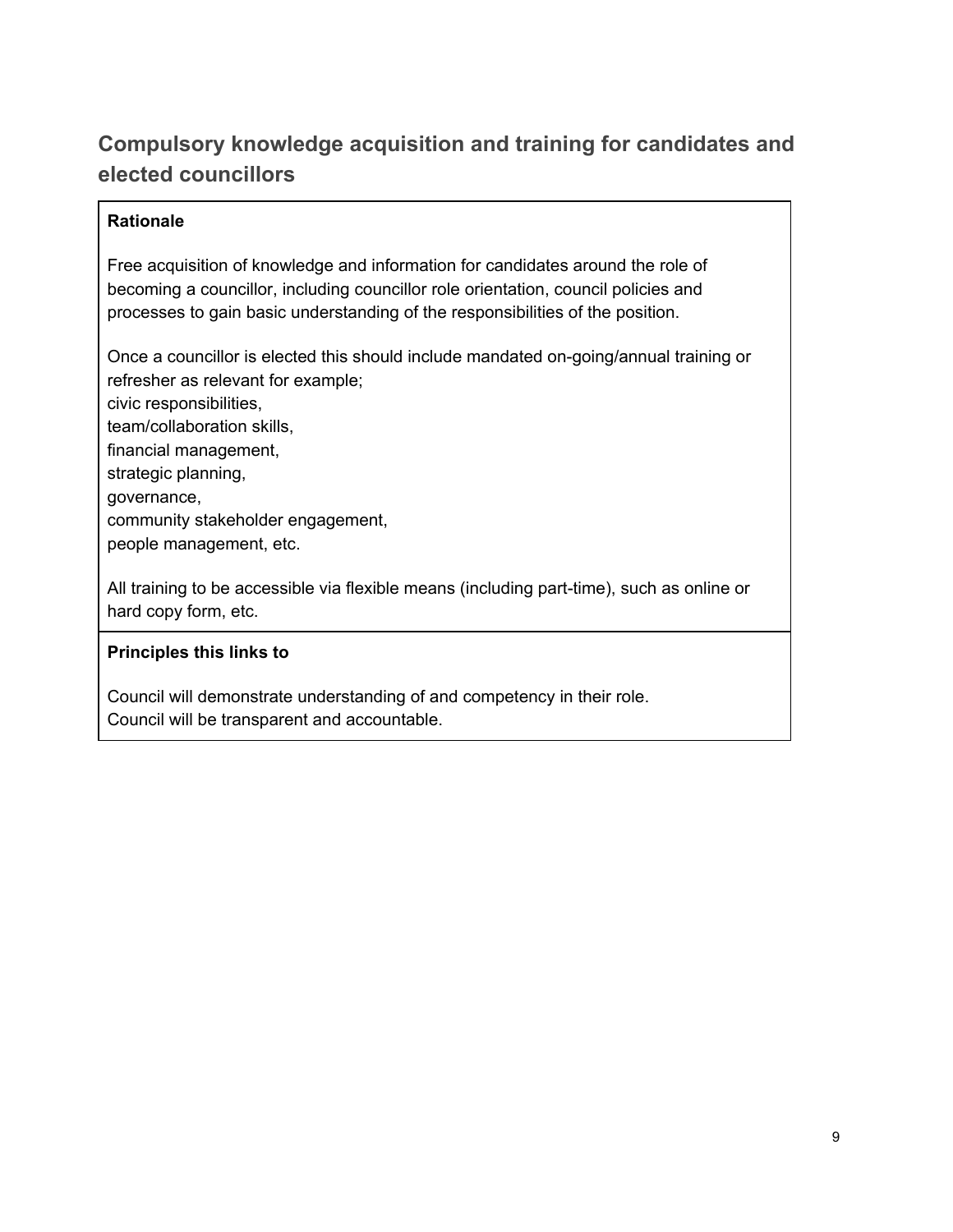## <span id="page-10-0"></span>**Education of community to promote democratic processes**

#### **Rationale:**

Accessible education should be provided to citizens to ensure the public is informed in matters of local government and to ensure democratic representation.

#### **Council:**

Information on roles, duties, powers, responsibilities and expectation of council and councillors would help ensure a fair, equitable and democratic council is appointed.

#### **Access to Councillors:**

The public should be made aware of how to contact and engage with their representative.

#### **Oversight of Council:**

Citizens should be provided information on all oversight bodies relevant to council and councillors. This information should include contact details and scope and jurisdiction of the varying bodies. This would allow citizens to better report misconduct and abuses of power within the local government system.

#### **Diversity of Council:**

By providing education to members of the community, more opportunities will be available for members of the public to run for local council thus increasing the diversity of council candidates and councillors.

#### **Nomination and Election of Candidates and Councillors:**

The community should be informed about the nomination and electoral processes of councillors. This would allow the community to better democratically vote for their representative.

#### **Current Issues:**

Community members should be provided with information regarding current issues, before and during debate and deliberations. Citizens are entitled to be aware of council decision making processes.

#### **Principles this links to**:

Council will be representative of the community and responsive to the diversity of needs in the community.

Council will be transparent and accountable. Council will communicate effectively and promote community engagement.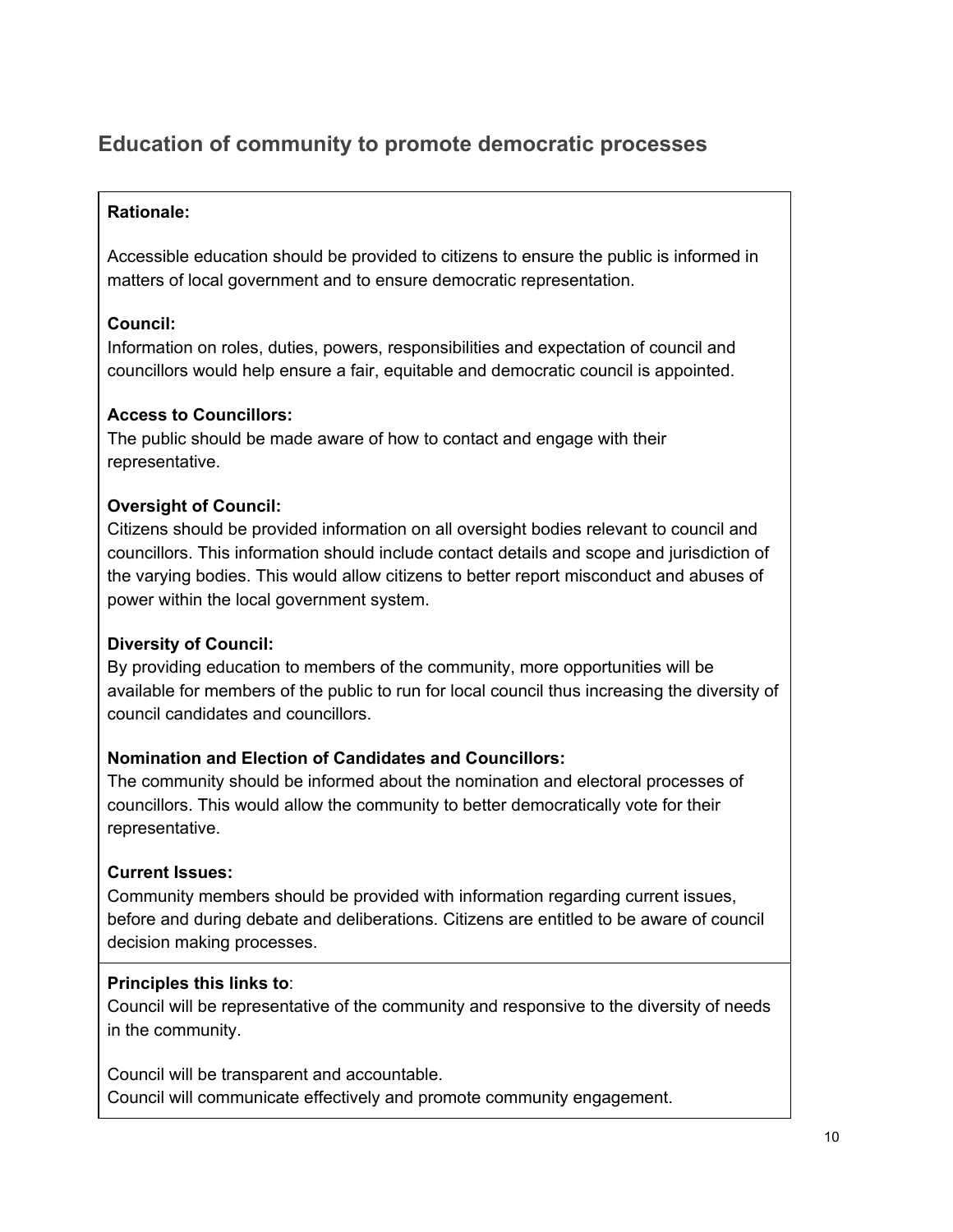## <span id="page-11-0"></span>**Maximum size of Victorian municipalities**

#### **Rationale**

To minimise disparity of representation among different municipalities and to ensure councils don't get too big.

To distinguish local level government from higher-level government, i.e. state etc. Fewer larger multi councillor wards, provide compromise between diversity of local representation and focus on municipality wide issues, ensuring strategic view of issues

This may occur by:

Proposed upper limit on number of councillors and resident/voter to councillor ratio

- Maximum number of councillors per municipality be increased from 12 to 15 (including mayor)
- Maximum resident/ratepayer to councillor ratio be limited
- If maximum resident/ratepayer to councillor is exceeded, municipality to be subdivided
- If number of COGG councillors is increased to 15, then recommended ward structure is 5 wards of 3 councillors.

#### **Principles this links to**

Council will be representative of the community and responsive to the diversity of needs in the community.

Council will operate effectively and efficiently Council will be transparent and accountable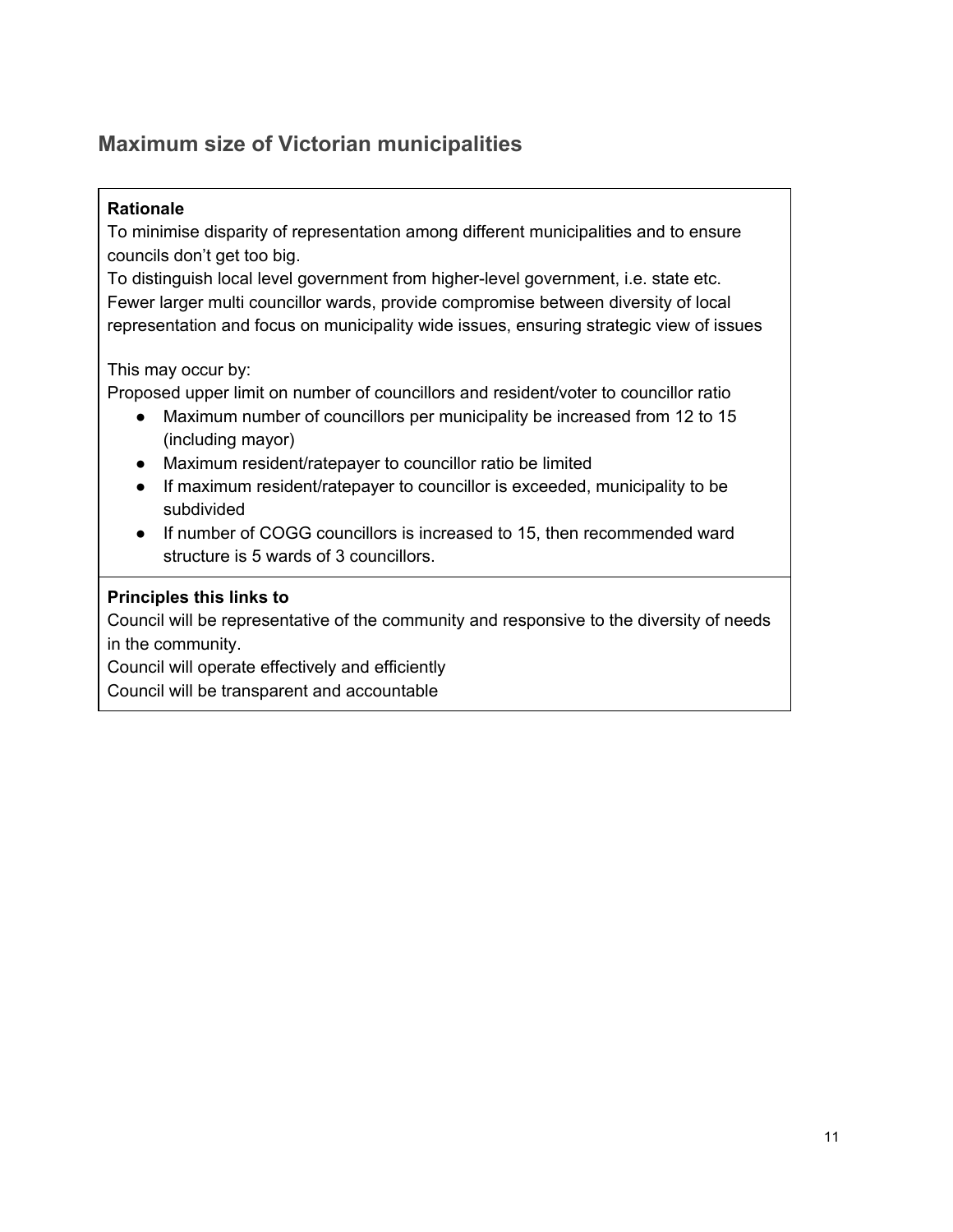# <span id="page-12-0"></span>**Candidate and councillor public information**

**Rationale** To further develop Division 4 Form 2 Regulation 43 Candidate Questionnaire to include more information about each potential councillor so voters can make more informed decisions. It should also help to improve accountability of council members. These questions listed below are in addition to the existing questions already established within the existing candidate questionnaire Form 2 regulation 43.

These responses need to be supplied to the voters with the electoral voting forms (if at all possible) or else this information needs to be provided via a link to an online portal where it can be accessed with the voting papers.

These questions (plus those already in the candidate questionnaire) should be compulsory for candidates to complete.

- 1. Why would you like to be elected as a councillor / mayor?
- 2. What do you hope to achieve for your electorate?
- 3. What is your vision for Geelong?
- 4. Please provide details of any community service or charitable roles previously undertaken (if any)
- 5. Please provide details of any attributes or experiences (employed or otherwise) which may help prepare you to become a councillor
- 6. Are you affiliated with any 3rd party group? i.e Union, business or community group
- 7. What are you passionate about?
- 8. What are your areas of expertise?

Prior to elections, all candidates must disclose all relevant details that may impact their ability to provide transparent governance. Voters should be entitled to access all *relevant* details of candidates in order to inform the voting process. This will apply to elected councillors on an ongoing basis.

Relevant information may include significant assets, specific allegiances, business enterprises and connections. As per the client section process listed above.

**Principles this links to** Transparency, accountability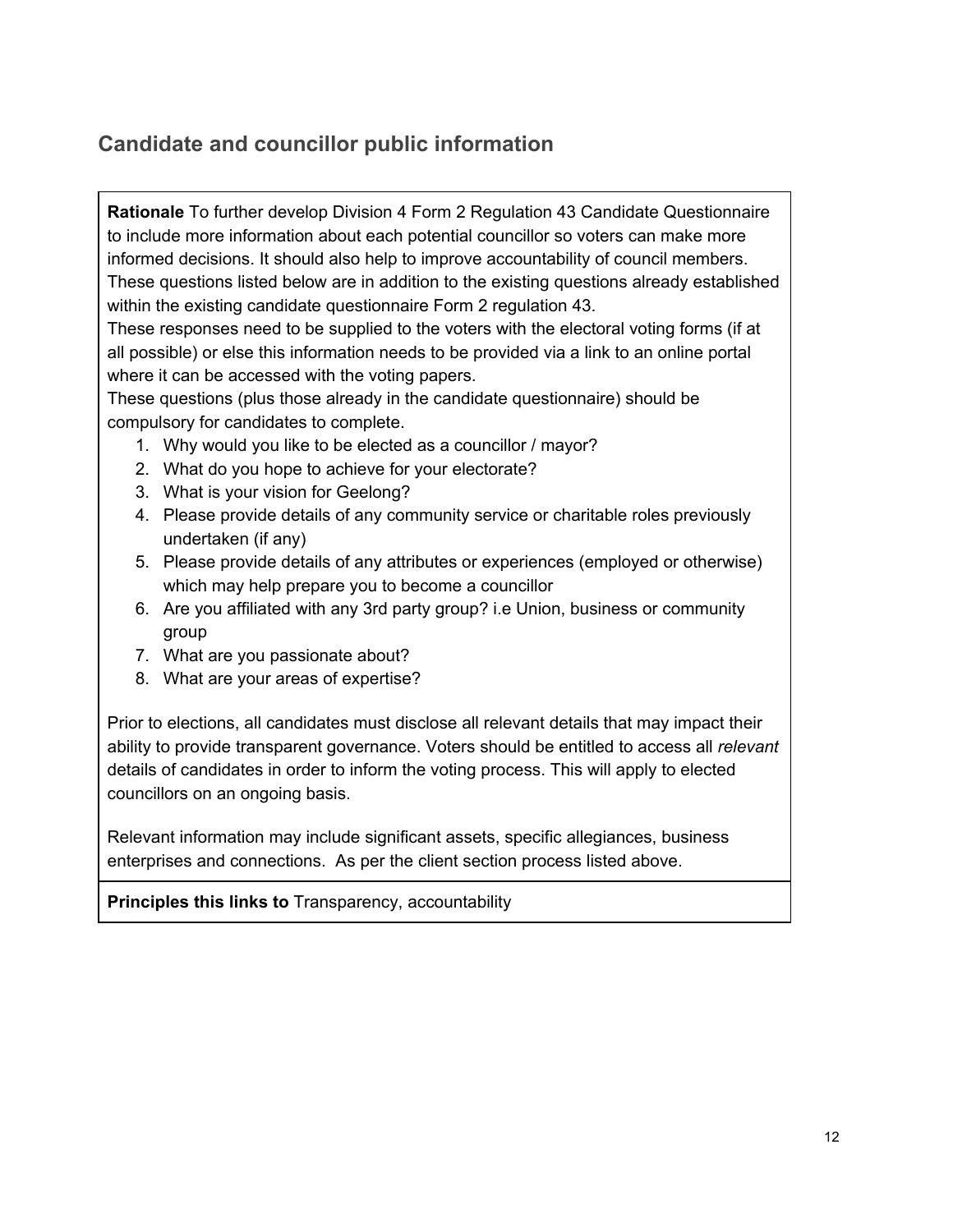## <span id="page-13-0"></span>**Election process**

Conditions relating to the directly elected Mayor and Deputy Mayor model

#### **Rationale**

If, in the event of, a directly elected mayor, the following conditions must be met:

- 1. The mayor would need to have been a councillor prior to running for the mayoral role, with a minimum of one term
- 2. Pre-training of any potential mayor would need to occur as specified (a training/skills based course in local government at a minimum)
- 3. The election would occur at the same time as the councillors (so the community aren't voting for two separate elections)
- 4. A candidate must first nominate as a councillor and then may also nominate for a mayor or deputy mayor.
- 5. If the councillor picked as a popular choice through the whole of Geelong is not elected as a local councillor, they will **not** be mayor. The next most popular choice who is an elected councillor would become mayor.
- 6. The mayoral candidate would need to cap any spending for advertising to a nominated figure.

#### **Principles this links to**

Democracy, Community engagement, Accountability, Effective and efficient council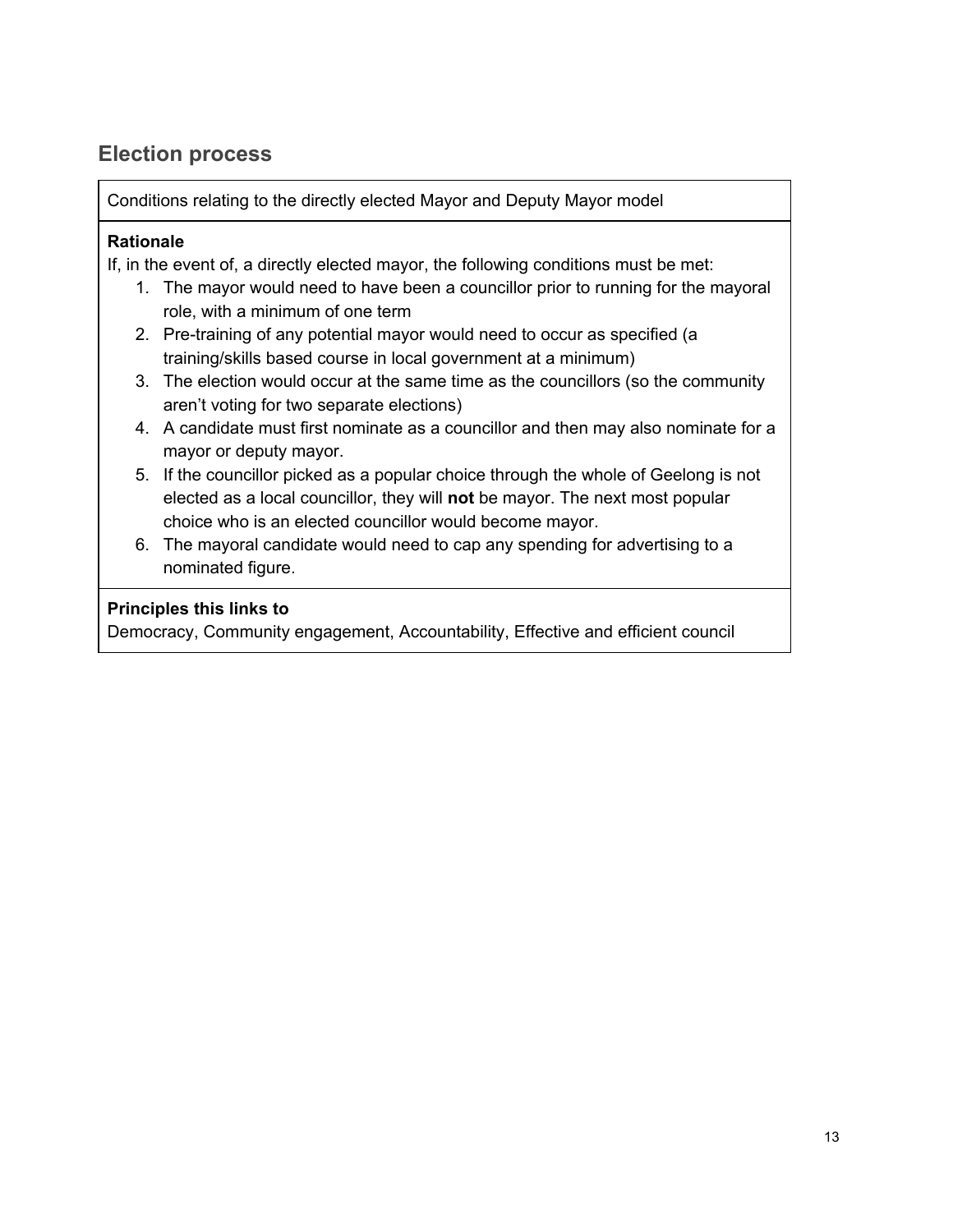<span id="page-14-0"></span>**To prohibit developer financial and in-kind contributions to candidates and council staff, consistent with other states' legislation.**

**Rationale:** If a developer/interest group funds a councillor's election campaign, or provides funds to council staff, that councillor or staff member may feel an obligation to support the developer's building application. Also, councillors and staff should have a mandatory obligation to declare funding from any source.

#### **Principles this links to**

**Transparency** Integrity Honesty Fairness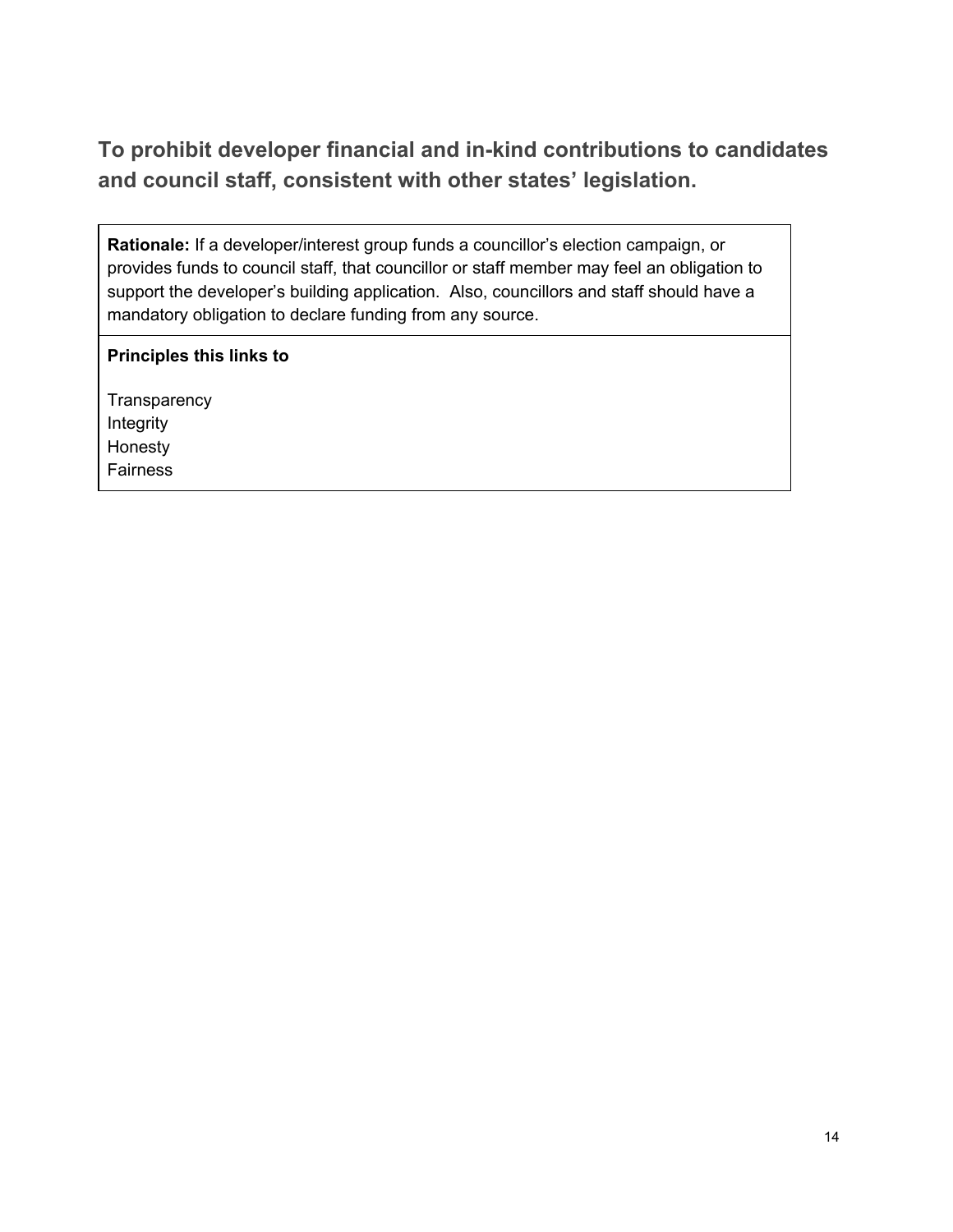### <span id="page-15-0"></span>**Development of a Junior Council and appointment of a Junior Mayor**

#### **Rationale**

Junior Councillors will be nominated from Years 10, 11, 12 students from local private and public schools.

The Junior Council will enable young people who might have otherwise not known or been interested in Council to experience civic and democratic processes.

They will be representative of Council wards.

Raising youth-specific issues with input into Council.

Junior Mayor to provide summary to Council periodically for decision-making. Mandate for Junior Council should be clear.

#### **Principles this links to**

Community representation Community engagement and education